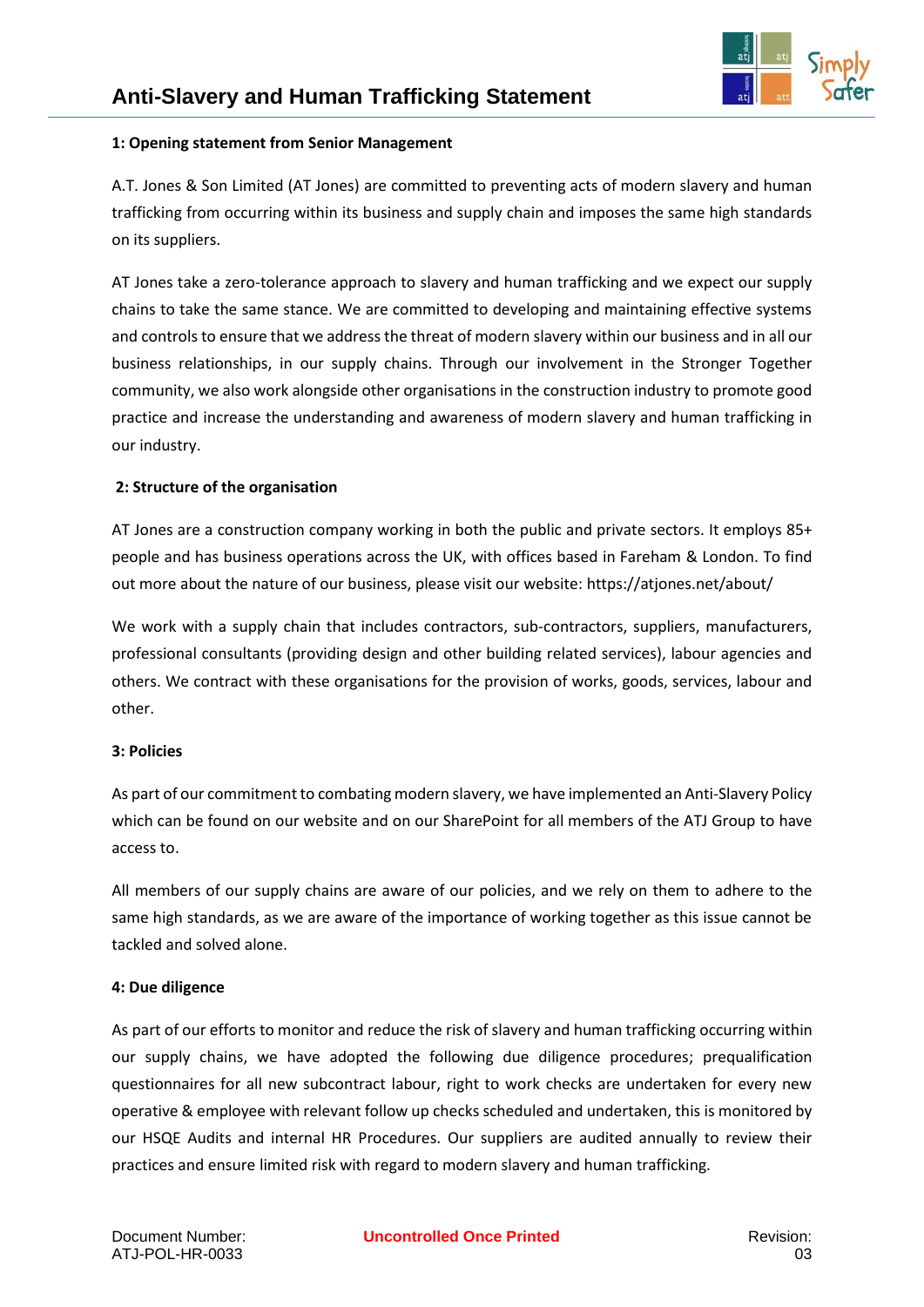

# **Anti-Slavery and Human Trafficking Statement**

Our pre-qualification questionnaire for new subcontract labour requires completion and subsequent signature to confirm their adherence to our policy and confirmation of endeavouring to reduce the risk of human trafficking and modern slavery within our industry. Our policy is provided along with our prequalification statement at first point of contact and reinforced on site via the means of toolbox talks, online training and access to the statement, policies and toolkit where required.

Our procedures are designed to:

- establish and assess areas of potential risk in our business and supply chains;
- monitor potential risk areas in our business and supply chains;
- reduce the risk of slavery and human trafficking occurring in our business and supply chains;
- provide adequate protection for whistle-blowers.

### **5: Risk and compliance**

AT Jones regularly evaluate the nature and extent of their exposure to the risk of modern slavery occurring in its supply chain by diligently prequalifying all new clients and or subcontract businesses we engage with. On a 6 monthly basis our Board of Directors or Senior Management Group review our practices and highlight any additional risk requiring attention by the respective teams.

We recognise that construction is deemed to be a high-risk sector for modern slavery and human trafficking and that risks exist in procurement processes (for works, services and goods/materials), recruitment practices and site management. Projects often include a large number of contractors, including lower skilled trades which increases the potential risk of labour exploitation. We are committed to reducing the risks through our due diligence.

We require that all those in our supply chain comply with our values and we ensure that they adhere to our Anti-Slavery Policy*.* We enforce a strict code of compliance and do not tolerate slavery or human trafficking within our supply chains. For example, if we find evidence of a failure to comply with our policy, we will immediately seek to terminate our relationship with the relevant supply chain member. All members of our supply chains are required to notify AT Jones as soon as they become aware of any instance of modern slavery or human trafficking taking place within any part of their business or in their supply chain.

### **7: Training**

We invest in educating our staff to recognise the risks of modern slavery and human trafficking in our business and supply chains. Through our training programmes, employees are encouraged to identify and report any potential breaches of our anti-slavery and human trafficking policy. Employees are taught the benefits of stringent measures to tackle slavery and human trafficking, as well as the